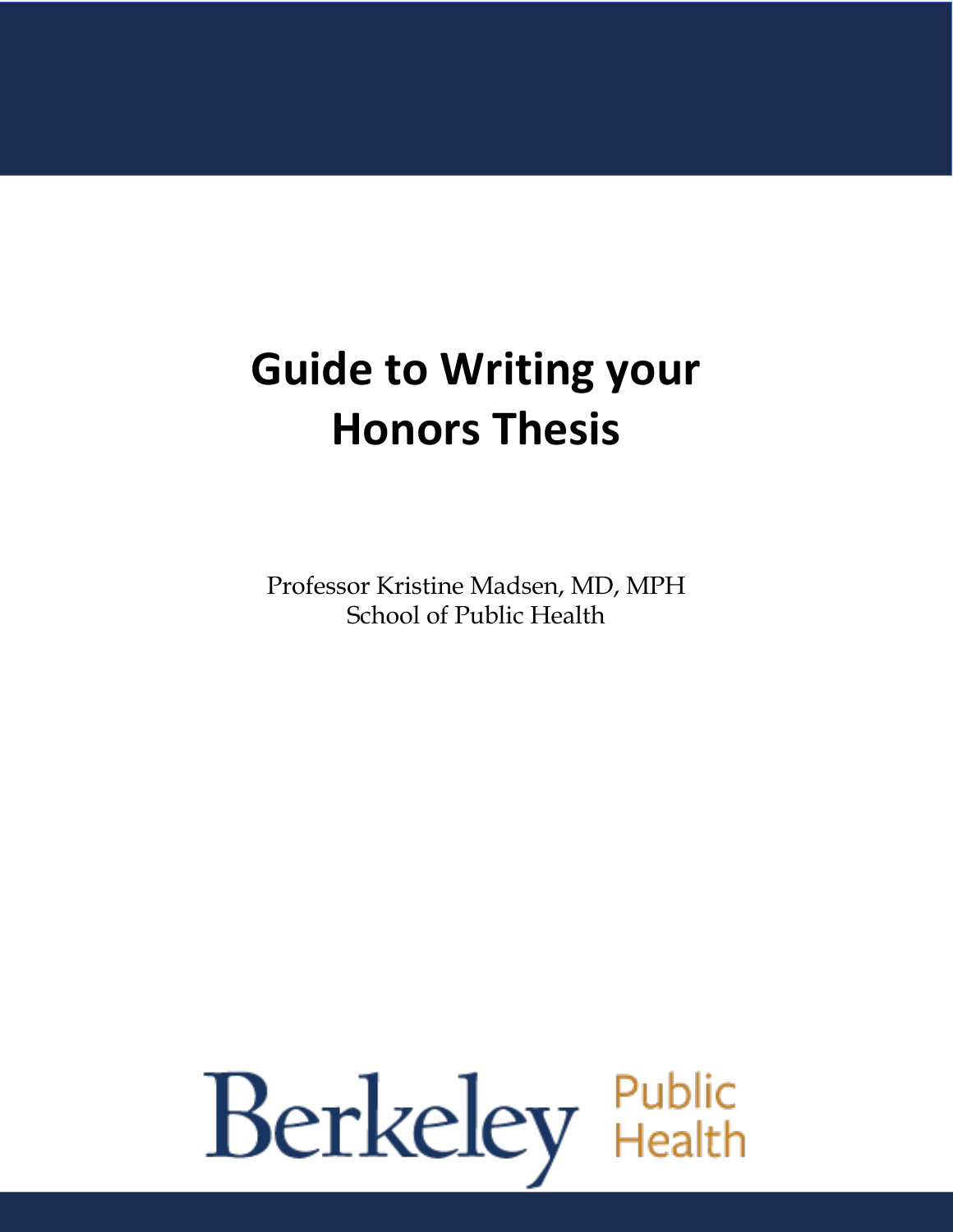# **Table of Contents**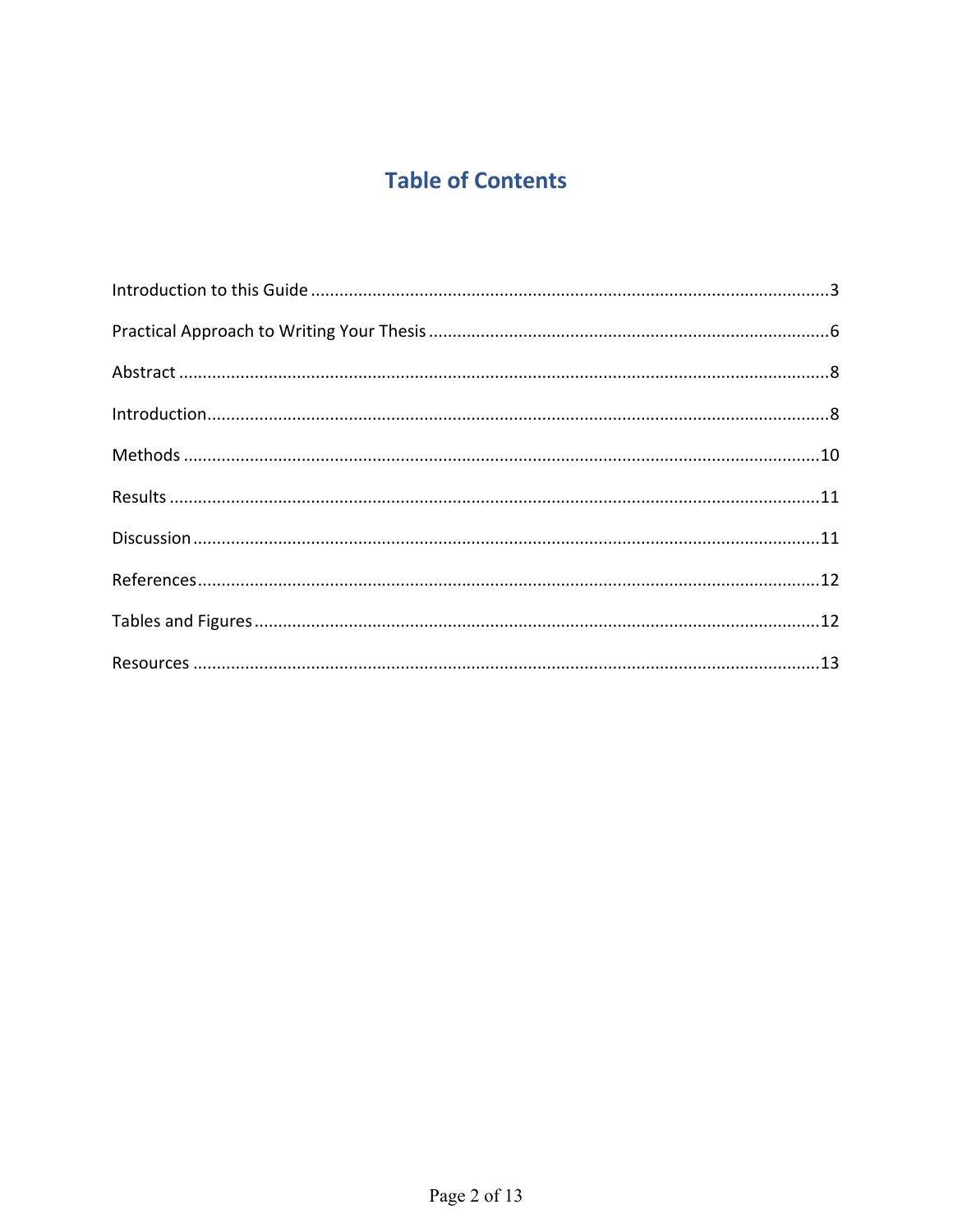## Introduction to this Guide

Congratulations on embarking an Honors Thesis project! Your thesis is a synthesis of at least two semesters of independent research and represents one of the most important documents you will write at UC Berkeley. It is critical that you turn in your very best work.

This guide is designed to help you write your Honors Thesis. You should become very familiar with this guide, and return to it throughout the writing process. I have pulled on multiple sources in creating this document, 1-4 and you can refer to these sources for greater detail. Your thesis will have the following sections:

- Abstract
- Introduction
- Methods
- Results
- Discussion
- References
- Tables/Figures

This guide will break down each section of your thesis in detail, to help you write a strong initial draft.

#### Basic Concepts

Traditionally, the thesis is written in the format of a research paper with Abstract, Introduction, Methods, Results (including tables and figures), Discussion, and References. Your research advisor may have additional requirements for your thesis, which you should discuss with her/him well ahead of the due date. We are often asked "How long should my thesis be?" It should be long enough to fully develop your ideas, clearly present your data, and carefully discuss the results and the implications of the work. Longer is not necessarily better. You will have read many scientific articles in preparation for your thesis; use them as a guide as you write your thesis. Most theses are between 10 and 20 double-spaced pages (not including tables, figures or references).

A thesis usually describes hypothesis-based research. A hypothesis is experimentally testable and allows one to predict outcomes of experiments or interventions. When experimental results are consistent with the hypothesis, they increase the probability that the hypothesis is valid. Hypothesis-driven research often appeals to a much broader audience than a more descriptive paper because (a) the emphasis on the question ("big picture") addressed by the hypothesis helps readers understand the motivation for the work, (b) possible experimental outcomes are predicted and interpreted in the context of the hypothesis, and (c) the reader becomes engaged in the logic of your arguments and thus the justification for your experiments. Sometimes, a student engages in qualitative or descriptive research to develop new theories or to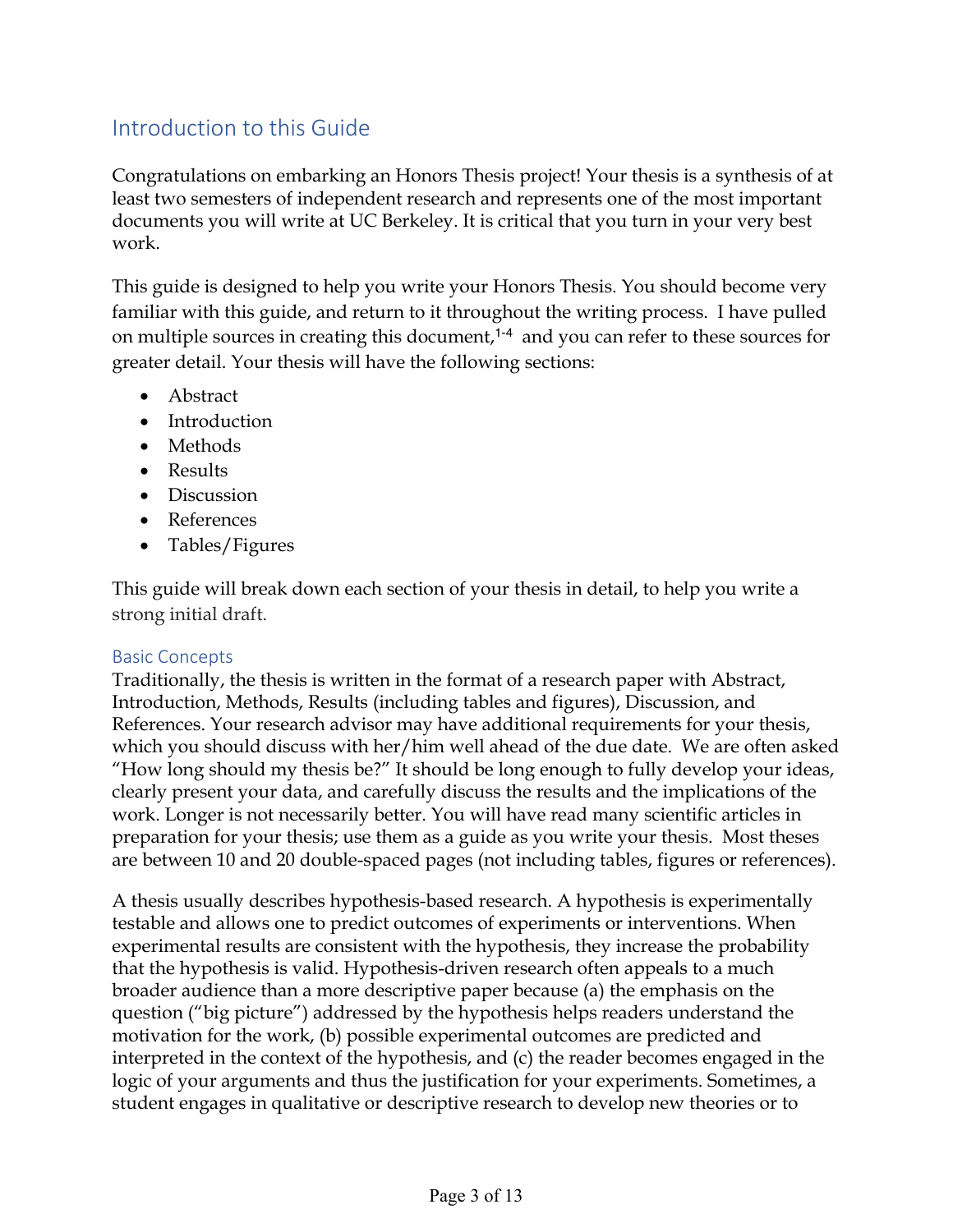understand various phenomena; although this work is not usually hypothesis-driven, the student can and should provide a clear explanation to justify why s/he undertook the project.

Your thesis should include significant background and references so that any professor, postdoctoral fellow, graduate student, or advanced undergraduate from public health, can understand the motivation for and significance of your work. References must be included when discussing the work of others. Plagiarism (copying text or figures from any source, printed or online, without attribution) is unacceptable and will result in an automatic failure.

#### Hallmarks of an "Excellent" Piece of Scientific writing

(adapted from UC Davis "Writing across Curriculum" Program):

- Ideas: A well-written thesis will provide a thoughtful answer to a question worth asking. The hypothesis and central ideas of the work are clearly stated. The thesis clearly addresses any nuances and complexity, but stays on track, without straying unnecessarily from the main point.
- Support: The data presented convincingly support the main conclusion(s). It should be clear that the author has critically and thoroughly analyzed the data, as well as the work of others.
- Organization and Coherence: The document is well organized and logically structured and follows a standard scientific format that is familiar to the reader. Transitions are well crafted and lead the reader easily from one idea (or experiment) to the next. Paragraphs make clear points in support of the question/hypothesis and represent logical transitions from one idea to the next.
- Style: The document demonstrates that the author has a clear command of the English language. The sentence style is appropriate for the scientific audience and varied enough to keep their interest. Words are chosen carefully and for their precise meaning.
- Mechanics: The document contains very few, if any, spelling, punctuation, or grammatical errors. Abbreviations are defined the first time they appear in the text. References follow standard, accepted format.

TIP**: One of the best guides to writing your thesis is modeling it on high-quality publications in your field.**

While I have listed the sections of your thesis in the order they should appear, Figure 1 shows the order in which I suggest you write your thesis. While you may deviate from this approach, it is very important that you finish all analyses and have a thorough understanding of your results before you begin writing your Results and Discussion sections. You should conduct your literature review before you do your research; however, it is often most efficient to write your Introduction section after you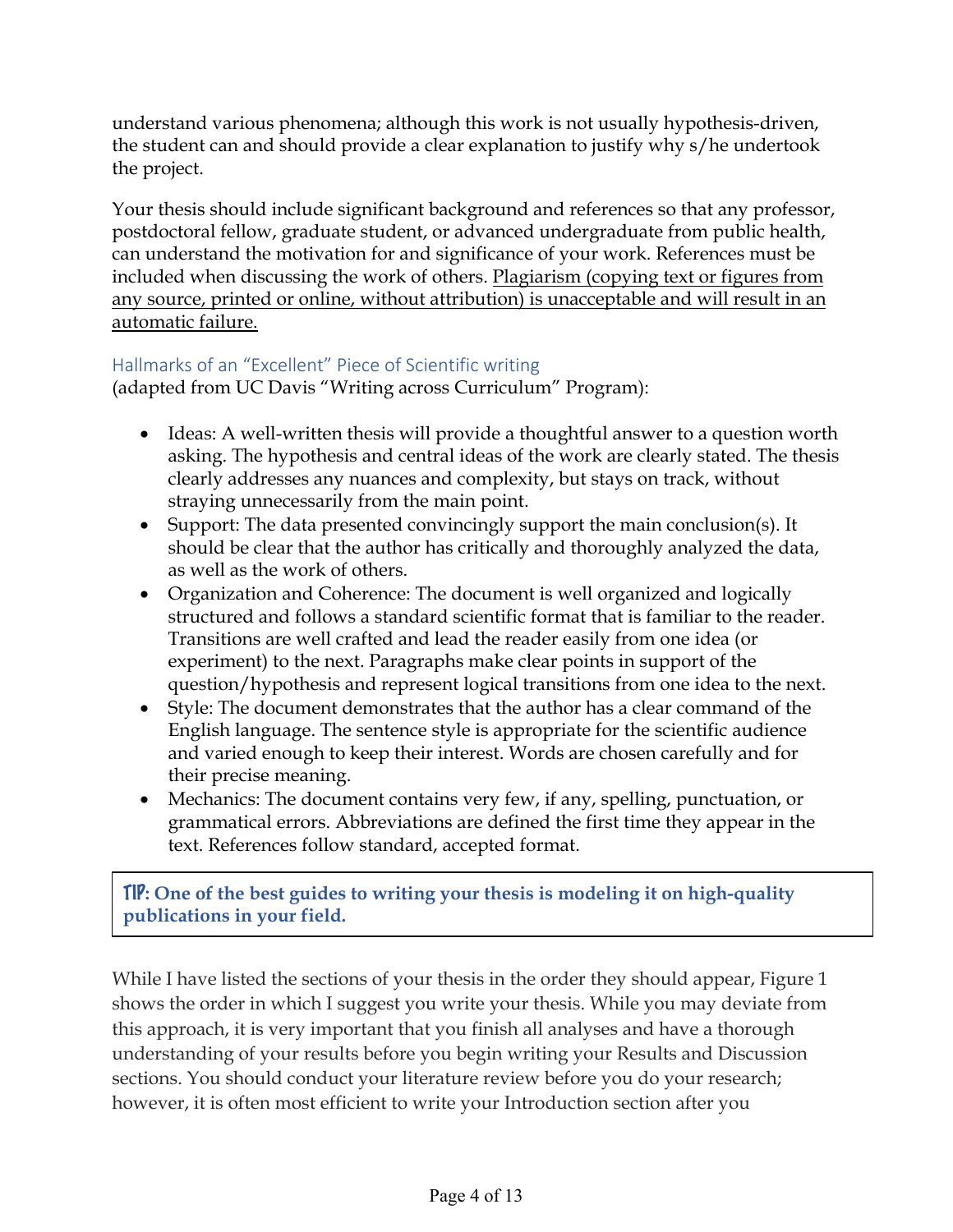understand your results and their implications. This allows you to describe what is already known and what the gaps in in the literature are in a way that helps your reader understand the importance of your findings.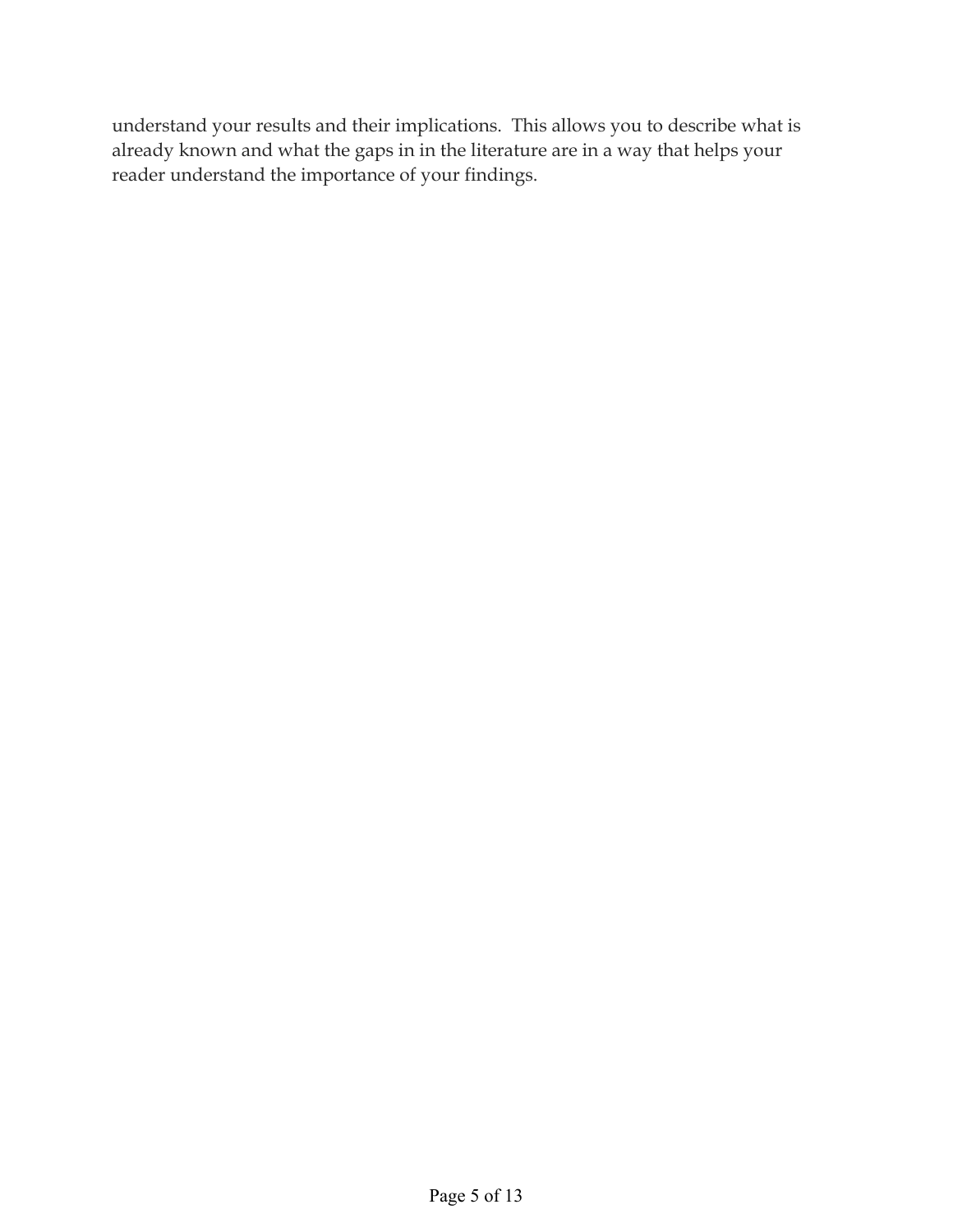# Practical Approach to Writing Your Thesis

While this guide provides details on the sections of your thesis in the order they should appear, Figure 1 shows the order in which I suggest you write your thesis. While you may deviate from this approach, it is very important that you finish all analyses and have a thorough understanding of your results before you begin writing your Results and Discussion sections. You should conduct your literature review before you do your research; however, it is often most efficient to write your Introduction section after you understand your results and their implications. This allows you to describe what is already known and what the gaps in in the literature are in a way that helps your reader understand the importance of your findings.

#### **Figure 1:** Order in which to write your thesis

- 1. Methods & Materials
- 2. Figures/Tables
- 3. Results
	- Re-evaluate data
	- Revisit figures/tables
- 4. Discussion
	- Re-evaluate data
	- Revisit figures/tables
- 5. Introduction
- 6. Title
- 7. Conclusion paragraph
- 8. Abstract

These are only suggestions – in talking with your research advisor and lab members, you may come up with a different approach! This approach assumes that your hypothesis is already well developed and has guided your experiments.

- 1. **Methods & Materials.** You can generally write your Methods section as soon as you have finalized your study protocol. If you write your Methods section before you have completed your study, be sure to carefully review and update your Methods once your study is complete.
- 2. **Figures/Tables**. Once you have analyzed your data and know what your results are, summarize the data through tables and figures. Tables and figures should be of professional quality and have descriptive legends, comparable to those published in scientific journals. for each major finding (whether positive, null, or negative). Start with your major results.
- 3. **Results.** Once you lay out the big picture and the data, talk through your tables and figures to envision the text transitions between them. You may see obvious gaps when more information/data is needed for a particular transition, or you may decide that you need to present the work in a different order. Science is rarely linear. To support your conclusions, the presentation of your results should be in a LOGICAL order.

After deciding on a logical order for your results, including tables and figures, you will be able to write the Results section. Every table/figure should be referred to, in order, in the narrative, in a way that readers understand the motivation for the experiment, the proposed outcomes, and the actual observations. In the Results section, some data interpretation may be necessary;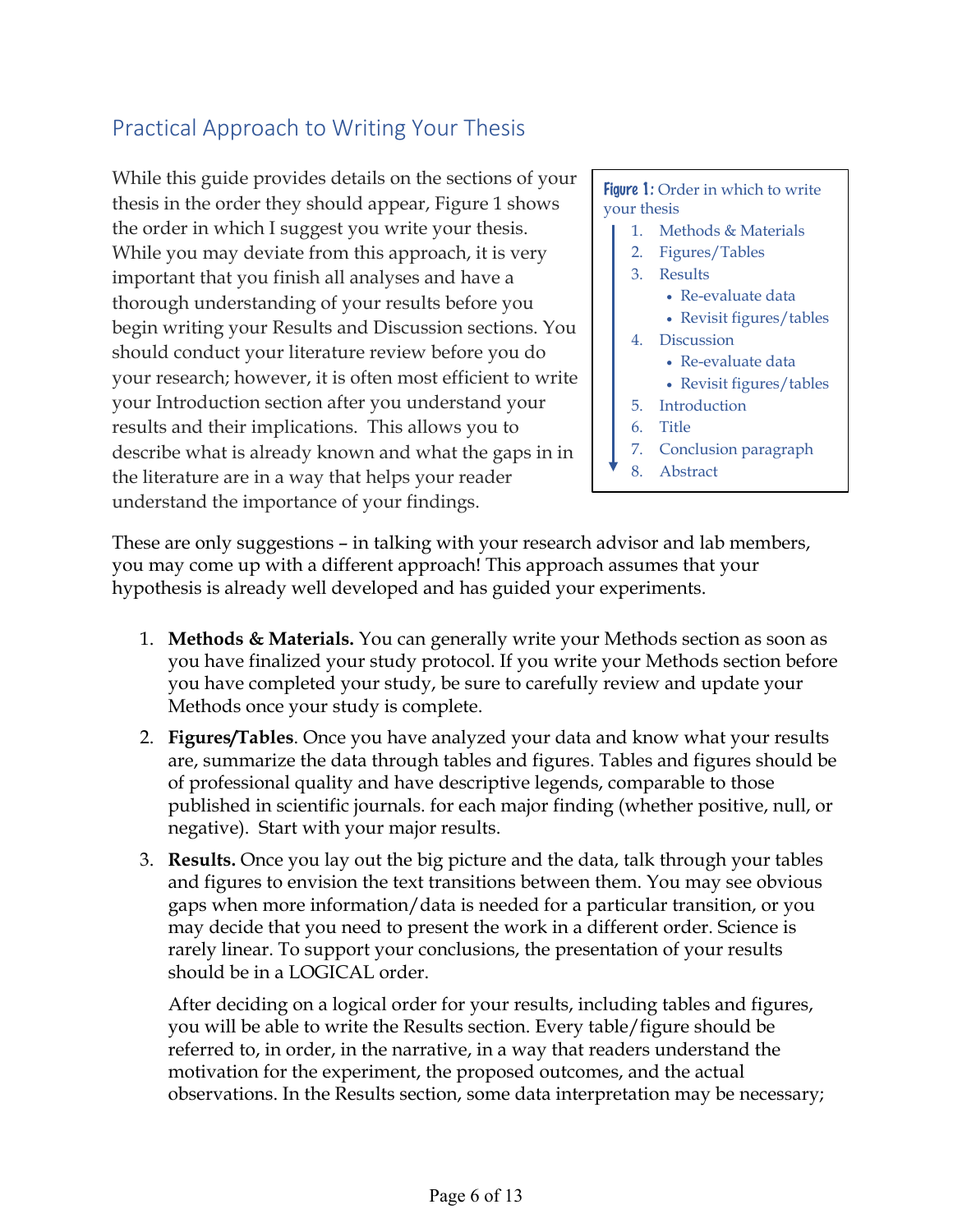however, remember that a full discussion of the implications of the results should be reserved for the Discussion.

4. **Discussion.** After writing the Results section, it will be much easier to see how to discuss your results. Whereas the Results describe the data, the Discussion is the place to highlight the importance of your findings and put them in the context of the field. You will draw heavily on your literature review to write your

discussion, since the details of all relevant studies should be in your lit review.

Writing the Discussion after the Results are completed will also help you see what background you need to cover in the Introduction to ensure the reader has the appropriate context to understand the question addressed by your hypothesis and to follow the experimental logic.

**Piscussion Tip:** To help organize your discussion, Craft a "summary statement" for each major finding/result.

- Clearly state the finding (noting if it was contrary to your hypothesis)
- Set the result in the context of prior studies (consider using verbs like "confirms," "contradicts," or "extends"
- Provide implications for the finding (actions that the field should take, like more research or new policies)

Then organize the statements into a coherent discussion, fleshing out the summary statements.

- 5. **Introduction.** When you draft the Introduction, you will be working from the outline you completed for your literature review. The Introduction tells the reader why your research question is important, what is already known about the topic, and what gaps your study addresses.
- 6. **Title.** Your title should be brief and informative, and provide the "answer" if possible.
- 7. **Conclusion paragraph**. The final paragraph of your discussion should briefly summarize your main findings and their implications, ending with a call to action (what's the next step for the field, based on your work?).
- 8. **Abstract.** Write the abstract LAST. An abstract is typically 200-400 words and outlines the hypothesis and the key conclusions of the work. Your main points will be obvious and much easier to state after completing the Results and Discussion.

If you are having difficulty, get help from your mentor or others in the lab early on.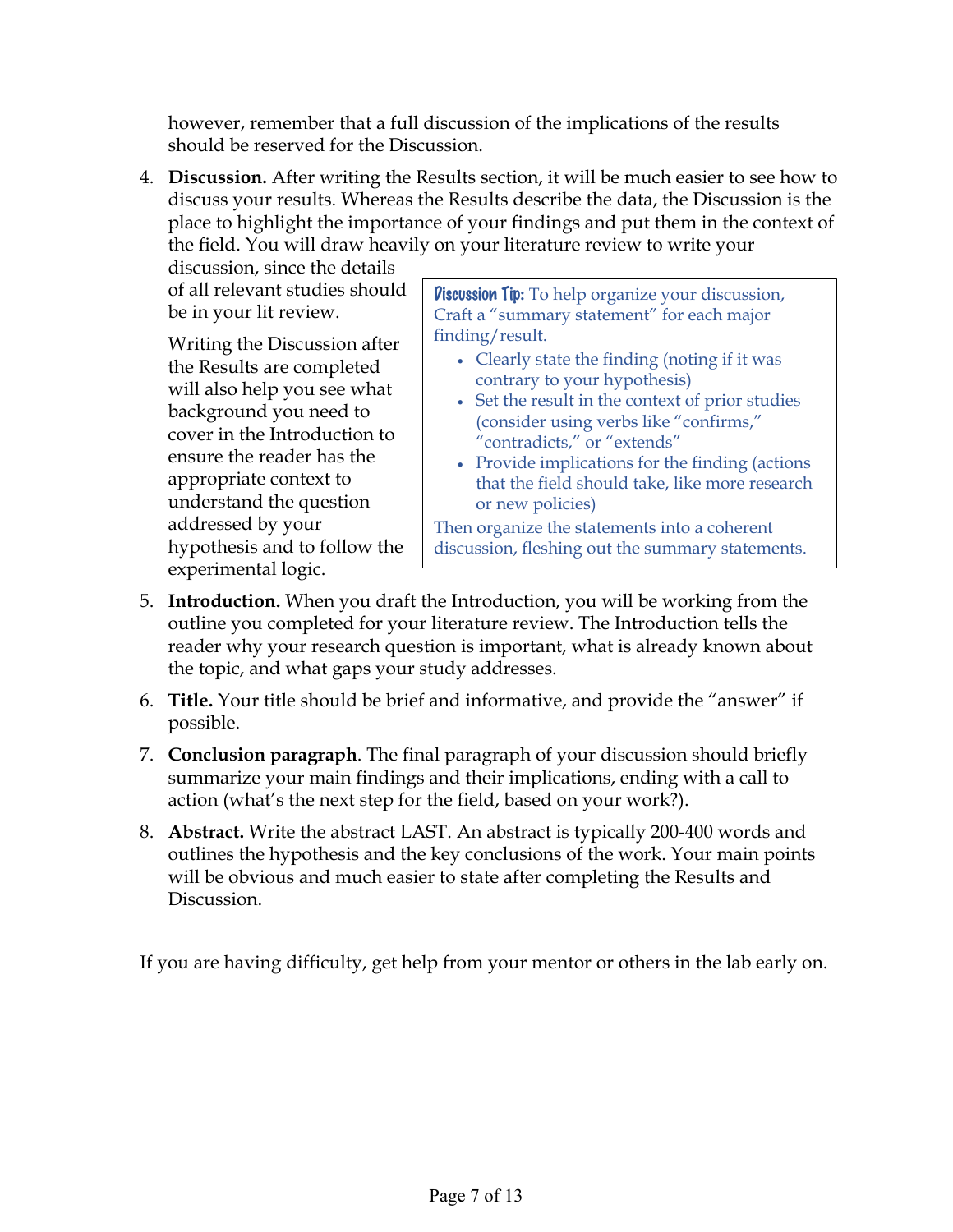## Abstract

Your abstract summarizes your findings and should be understandable to a wide audience. It should be between 250 and 500 words and does NOT include references. You'll use the following headers for your Abstract (unless your research mentor asks for a different approach):

**Abstract Tip:** Look at the abstracts of published papers in your field to see how abstracts are generally written.

**Background.** The background is 2-4 sentences that explain why you conducted the study, and what your research objectives were.

**Methods.** Summarize your methods in 1 - 2 sentences, describing your study design, sample, and measures used. If your statistical analyses are important, you can mention the approach taken.

**Results.** In 1 - 2 sentences, summarize the important results - not *all* of your results. Use numbers and p values as appropriate.

**Conclusion.** This is usually 1-2 sentences that highlights the implications of your findings and possibly the next steps for research.

## Introduction

The goal of your introduction is to **help the reader** understand why you chose to conduct your study and why it matters. When your reader gets to the final paragraph of the introduction (your research objectives), she should already anticipate what your research questions are, based on the gaps you wrote about. Your introduction guides your reader through what is known about the problem, and what we still need to understand.

> **Start with a bullet outline (use phrases – not full sentences).** When you are dealing only with brief phrases, you can see whether or not the logic and the concepts flow.

Your introduction should cover all of the following points and include appropriate citations/references. Most Introductions will be 2 to 3 double-spaced pages

**WHY SHOULD WE CARE?** First paragraph: this should draw your reader in – let them know why it matters.

• What is the problem you are trying to address?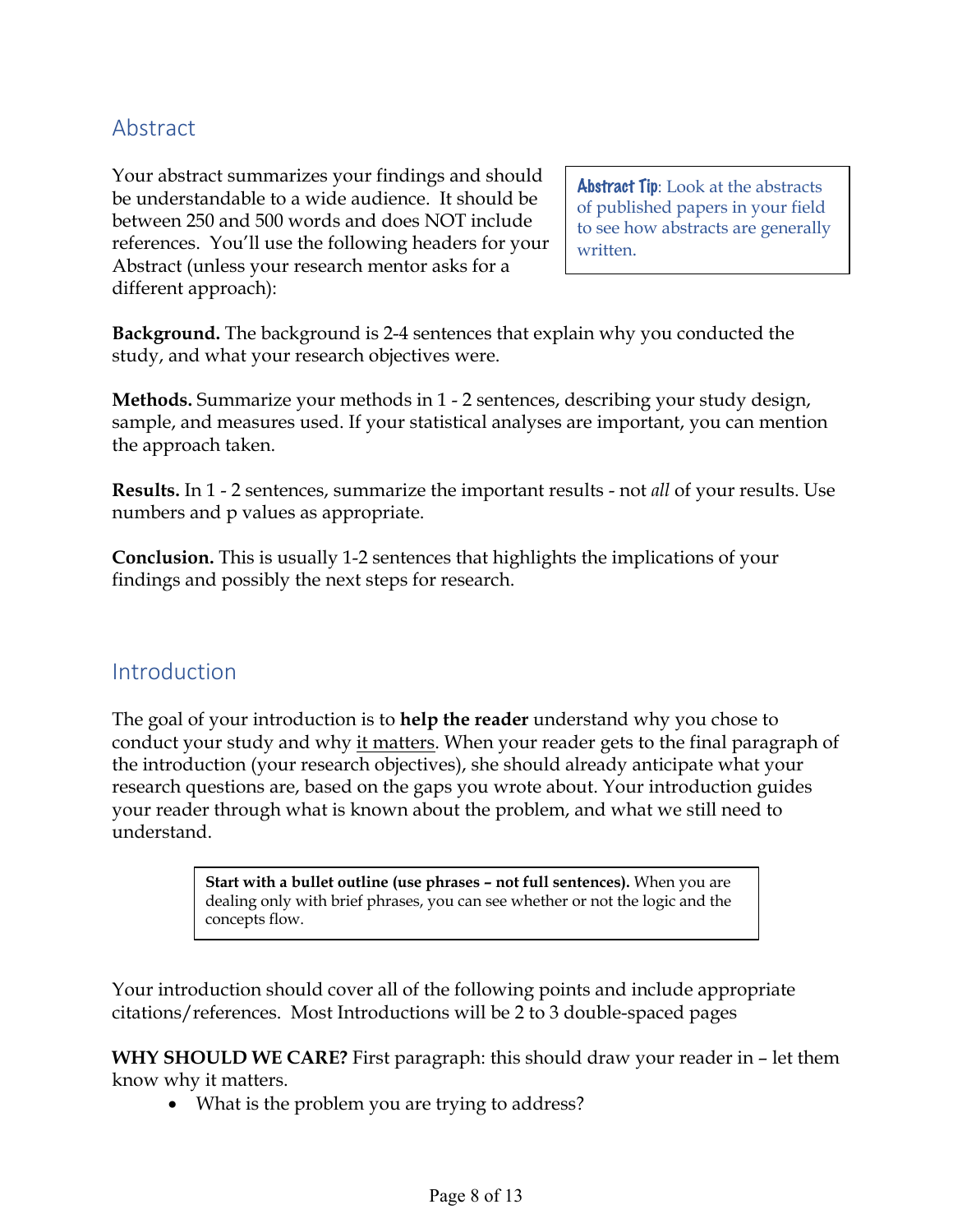- o Why is it important
- o Can you quantify its impact?
- o Does it lead to further problems?

**WHAT DO WE ALREADY KNOW?** Next set of paragraphs – this is the meat of what you discover in your lit review.

- What studies have already explored the problem and what have they found?
- What causes the problem? (if relevant)
- What solutions currently exist? (if relevant)
- Be sure that you include a reference/citation for every point you make

**WHAT ARE THE GAPS IN OUR KNOWLEDGE?** (Next paragraph, or set of paragraphs)

- What don't we know? Reading the limitation and discussion sections of papers you find in your lit review will be very helpful in framing the gaps. The authors will talk about what their study was not able to do (limitations) and what they see as the next steps to take (discussion).
- Be sure that you include a reference/citation for every point you make
- Be sure to focus on gaps that your study can address. If you talk about gaps that your study can't address, your reader may get confused.

#### **WHAT ARE YOUR RESEARCH OBJECTIVES?** (Final paragraph)

• State your research questions, usually beginning with a phrase like, "We sought to determine/understand/explore…"

#### *Length of Introduction*

Your introduction should be 1 to 2 pages (it can be longer if you feel the reader needs more breadth of background to best understand the problem, but details are best left for the Discussion section). It should summarize what you found in your review of the literature, but does not need to include gritty details. A very good introduction can only be written when you have a strong understanding of the existing research. If you have a strong understanding of what has already been discovered, and what the next steps in

**Avoid jargon**. Your reader may not be familiar with the field. Be sure another researcher not in your field of study would understand the terms you use. Always spell out your terms before using abbreviations, even if the abbreviation seems common to you.

**Avoid tangents**. Don't talk about gaps in our knowledge that your study won't be able to address. For example:

- If your research tool is a cross-sectional survey, don't bring up the lack of experimental studies as a gap. While this is an important gap, your cross-sectional survey isn't an experimental design, so it can't address that gap.
- Similarly, if the problem you are trying to address is social isolation, and your study looked at social isolation among college students, don't talk about how a lack of education may increase social isolation. Your study cannot address this aspect of the problem.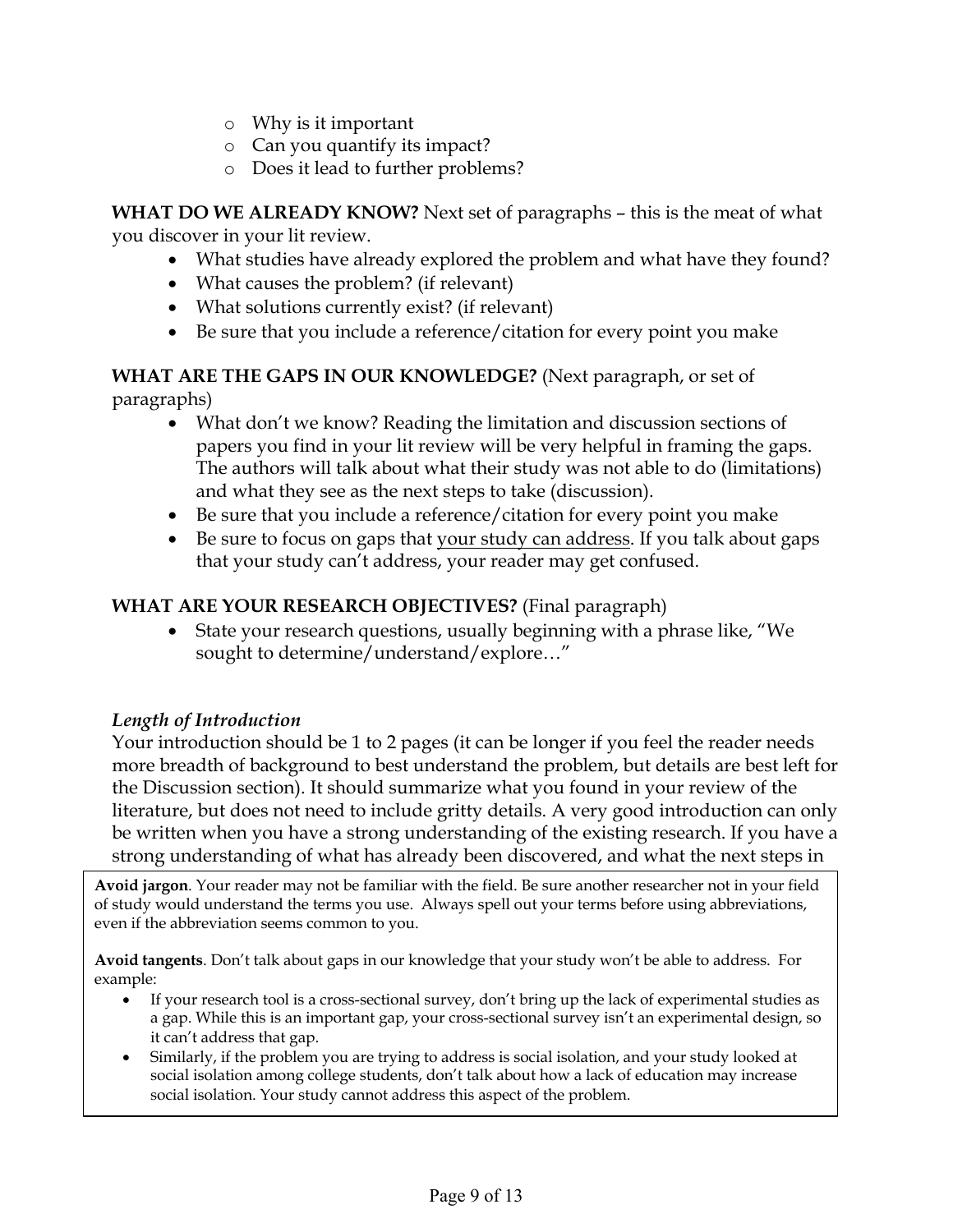research should be (i.e., the gaps), you can convey the important findings to your reader in a few paragraphs. You need to know the details of the existing studies (e.g., What experiments have already been done? What associations have been found? Which demographic populations have been studied? How large have existing studies been? What study designs have been used) so you can articulate the gaps. However, you don't have to include all the study details in your introduction.

You can find a sample of an Introduction Outline on bCourses.

# Methods

Your methods section should describe what you did in a way that would allow other researchers to replicate your experiment. If your methods section will be long, it is a good idea to use subheadings to organize the section. Most Methods sections will be between 1 and 3 double-spaced pages. Your methods should include the following information:

- Study design in a sentence
- Setting
	- o If clinical trial, hospital, clinic, community, etc.
	- o Geographic sites as applicable
- Participants/subjects
	- o If human participants:
		- How recruited
		- Eligibility criteria
	- o If animal subjects:
		- Pre-experiment handling and care
	- o IRB approval (or exemption) if applicable
- Origins of lab samples and materials
- Timing and protocol for data collection
- Measures
	- o Source and content of surveys
	- o Equipment used (if applicable), name, company, location of company
	- o Assays used (if applicable)
- Statistical Analyses
	- o Statistical tests used
	- o Software used (name and version)

Include references as needed to document instruments (including surveys), equipment, or procedures.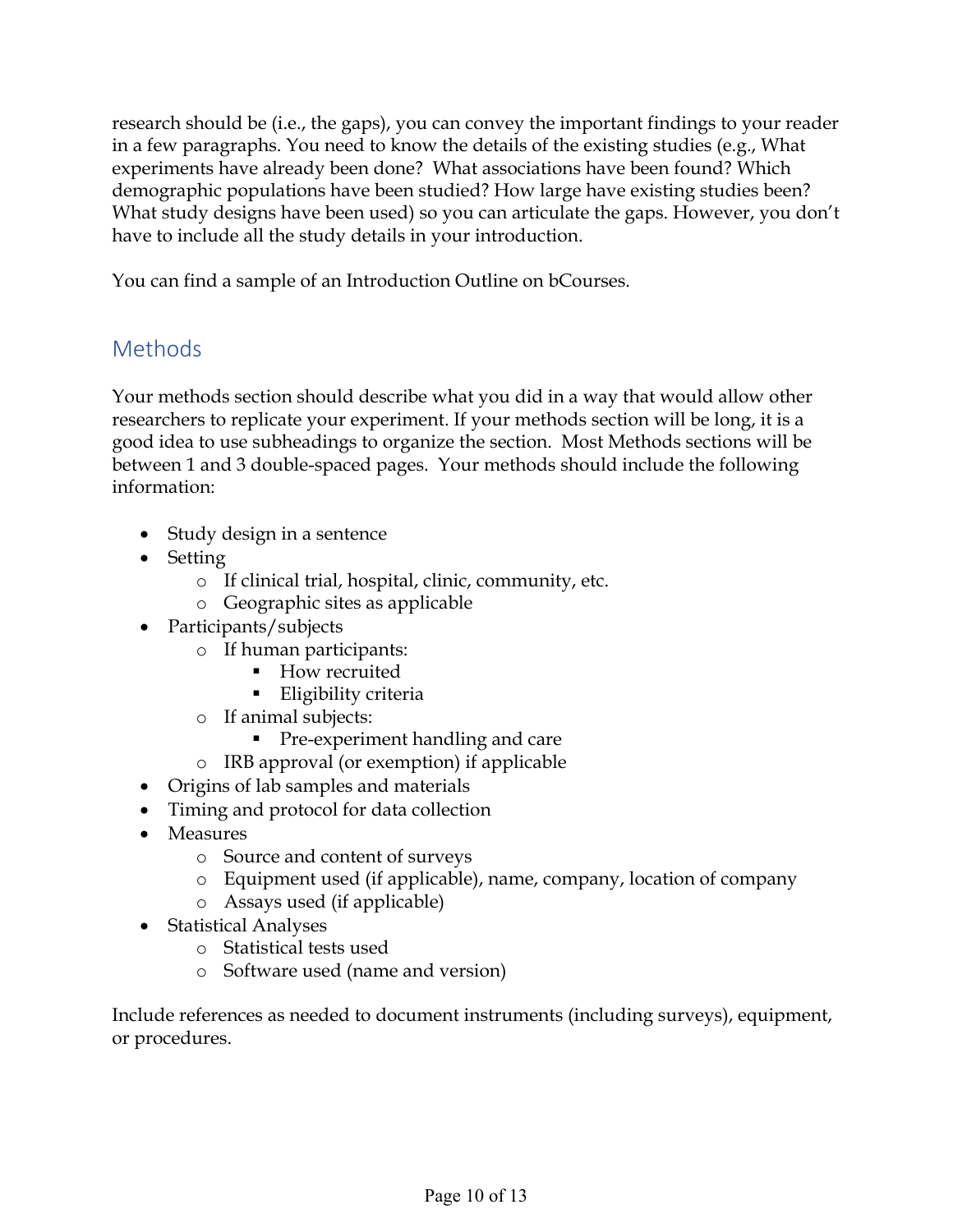## Results

Your results section describes what you found – it should not include interpretation or opinion. It is a very simple and straightforward description of the results of your research – you will provide the "why" and "how" in your Discussion section. Most Results sections will be only 1 or 2 double-spaced pages.

Before writing your results, you will need to have run all your analyses and constructed your tables and figures - this is the first step in preparing the outline of your thesis. I provide suggestions on what you should state in your text and what is better left to your Tables and Figures in that section below. As you work on each section of your thesis, you may re-evaluate your data and revisit your tables and figures (Figure 1) to make your findings and the implications more clear. However, you need to know what all of your experiments showed (the answers to your research question) and understand the implications of your findings before you begin to draft your thesis.

I suggest that you make a **summary of your main results**, using brief phrases, to help you organize your Results section and prepare for your Discussion. The list should be high level - it should include answers to your research questions, and any other findings that make a unique contribution to the field. Use your tables and figures to help you write the summary.

For human subjects research, the first paragraph of your results should describe your study population, typically including number of participants, mean age, education, sex, etc., providing an overview of the detailed information available in your Table 1.

The rest of your results describe the results of your experiments/research, supporting what is in your figures and tables. You should not include all results from your tables and figures in the text - that's why we use tables and figures. Rather, you should use the text guide your reader through the results shown in tables and figures, including important results as appropriate.

### **Discussion**

The first paragraph of your Discussion should summarize your principal findings - the results that answer your research questions. This is a restatement of your results (with fewer details), but now you comment on whether or not the findings were consistent with your expectations/hypotheses. Most Discussion sections will be between 3 and 6 doublespaced pages.

The next paragraphs of your Discussion should follow a logical order and highlight all of your important findings (see sidebox *Discussion Tip* in Practical Approach to Writing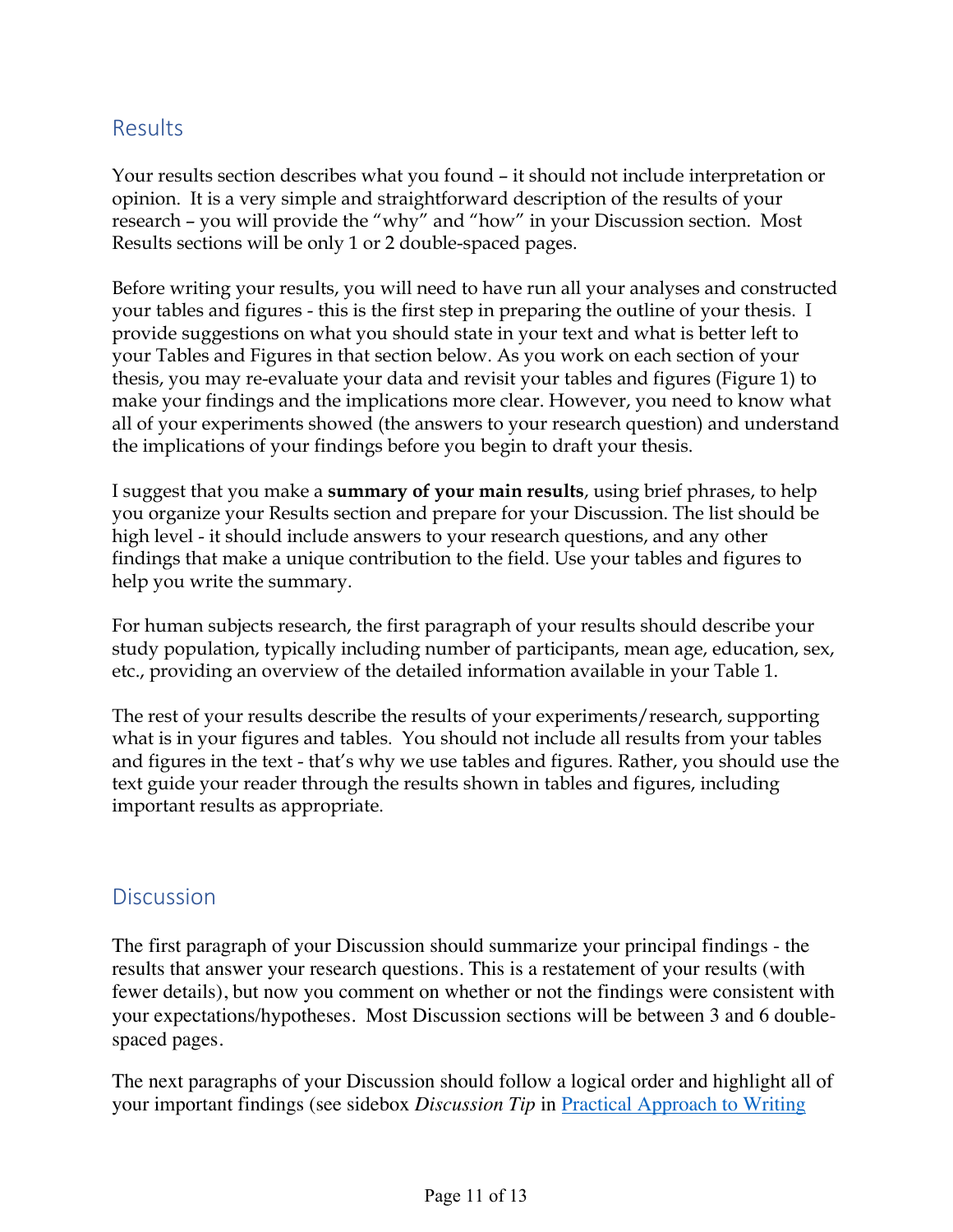Your Thesis, above). Explain the relationship between variables in terms of cause and effect, and discuss the any potential unmeasured confounders you were not able to include. Place your findings in the context of the existing literature: Do your results confirm prior studies? If so, how do they extend what is known? Do your results differ from prior studies? If so, why might that be? Present a thorough analysis of what your study results mean and include appropriate citations throughout.

Throughout the Discussion, you should not mention results that are not included in the Results section. Do not overstate your findings and do not draw conclusions that go beyond your results.

The second to last paragraph of your Discussion should highlight the limitations of your research. All research has limitations and it's important to show that you understand what your research could not do.

The final paragraph of your Discussion should be a conclusion that summarizes the main implications of your research and points to the next steps for the field.

## References

You should use a citation management software package to format your references throughout.

# Tables and Figures

Tables and figures present data so that is readily understood. To this end, data should be summarized, condensed, and displayed as transparently and memorably as possible. The most common and significant problem with tables is that authors will attempt to present too much information

You've probably heard the expression, "A picture is worth a thousand words"; that's also the rule to use when thinking of including a figure, If the information in a figure can be conveyed readily in text or in a table, it's probably better not to use a figure. Figures should be used when they are the most compelling and succinct way to convey information.

Tables, similarly, should be used to convey information that takes up too much room in the text. Tables (and figures) and text should not be duplicative – they should be complementary.

Both tables and figures must stand on their own, meaning that a reader who glances at a